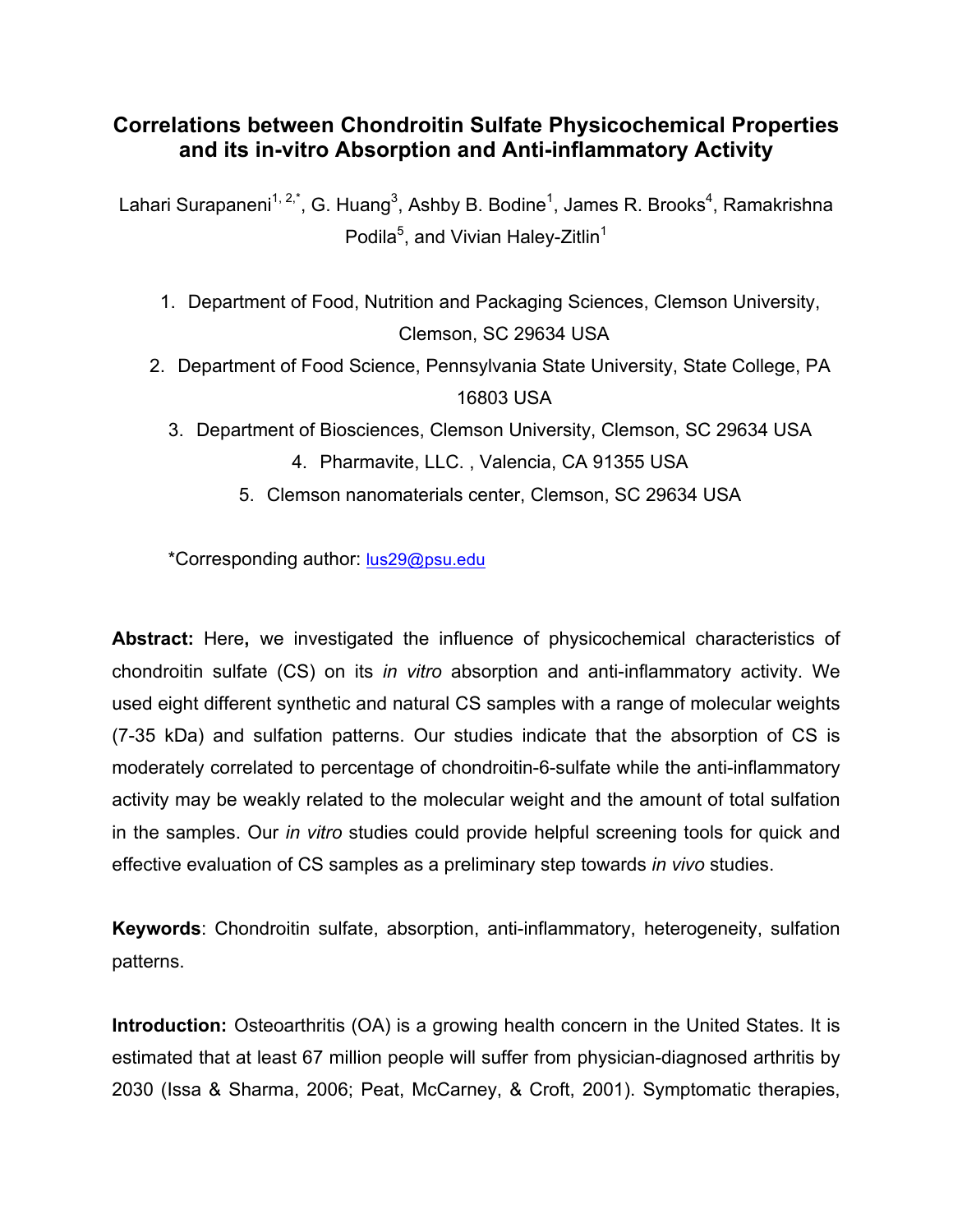employing non-steroidal anti-inflammatory drugs (NSAIDs), have been reported to be ineffective with questionable efficacy and adverse effects in many OA patients (Dieppe, 1978). The high price of other such pharmacological interventions as cyclooxygenase-2 (COX-2) inhibitors and local intra-articular steroid injections has outweighed their effectiveness or reduced side effects. In the recent past, nutritional supplements containing glucosamine and chondroitin sulfate (CS) have received much attention and support from researchers due to their promising potential in reducing pain and preserving joint functionality in patients with OA (McAlindon, LaValley, Gulin, & Felson, 2000). Numerous clinical studies provided evidence suggesting that orally administered CS acts as a slow acting symptomatic drug in patients with OA and is safe at doses as high as 800 – 1200 mg/day (Bucsi & Poor, 1998; Uebelhart, Thonar, Delmas, Chantraine, & Vignon, 1998). CS consists of a heterogeneous group of compounds with variable molecular weights and sulfation patterns (N. Volpi 2004). The animal-extracted CS samples, often found in many common supplements, are known to exhibit a variety of molecular weights and chondroitin-4-sulfate (CS4) to chondroitin-6-sulfate (CS6) ratio (N. Volpi, 2004). For instance, while CS samples extracted from porcine trachea exhibit a usual molecular weight ~18 kDa with a CS4-to-CS6 ratio of 2.4, shark cartilage derived CS samples possess >50 kDa molecular weight with a low CS4-to-CS6 ratio of 0.47. Despite the potential of CS in treating OA, very little is known regarding the influence of aforementioned heterogeneity and sulfation patterns on the bioavailability, anti-inflammatory activity, and in general overall efficacy of CS based supplements. Indeed, the heterogeneities in CS are crucial for some of their functions and have been found to strongly impact the role of CS in neuronal regeneration, plasticity, and recovery (V. P. Swarup et al. 2013). Therefore, a detailed study exploring the effects of heterogeneities in CS on its adsorption, anti-inflammatory, and anti-oxidative properties is necessary for identifying, designing, and developing new CS structures that could be biochemically synthesized. Although some speculations have been made regarding the correlation between molecular weight of CS and their bioavailability, at present, no such targeted studies have been conducted either *in vitro* or *in vivo*.

In this article, we investigated the influence of physicochemical characteristics of CS on its *in vitro* absorption and anti-inflammatory activity. We used eight different synthetic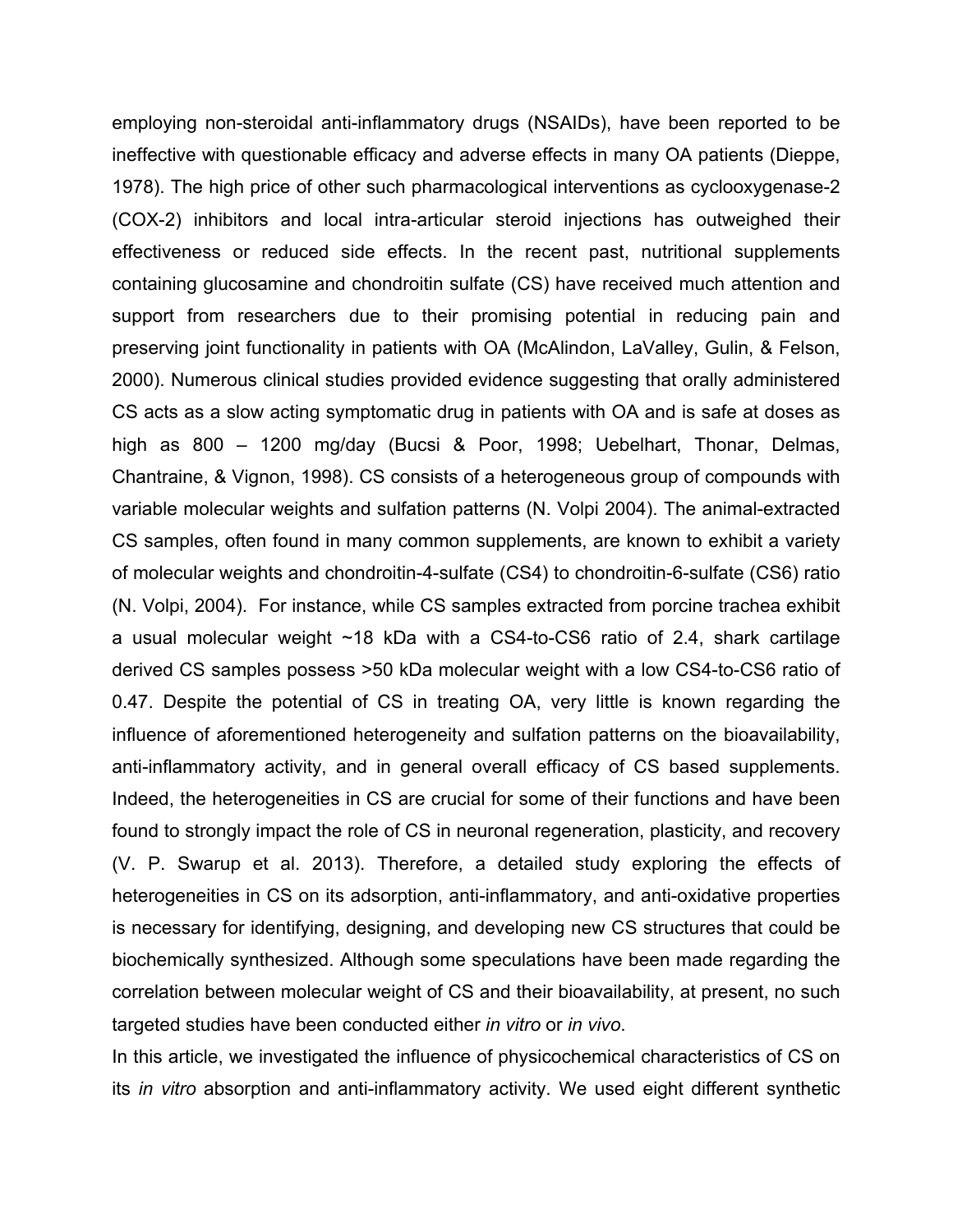and natural CS samples with a range of molecular weights (7-35 kDa) and sulfation patterns. We employed Caco-2 monolayer cells to study the *in vitro* absorption and determine the permeability coefficients ( $P_{\text{eff}}$ ) of different CS samples. Furthermore, the anti-inflammatory activity of CS samples was assessed by their ability to inhibit expression of a panel of inflammatory cytokines- tumor necrosis factor-alpha (TNF-α), and interleukin-6 (IL-6). Of the eight CS samples evaluated, four had a  $P_{\text{eff}}$  value of 15 x  $10^{-6}$  cm sec<sup>-1</sup> or higher indicating moderate to high absorption. Two of the four samples with higher  $P_{\text{eff}}$  values were high molecular weight compounds ( $\sim$  35 kDa) suggesting possible influence of molecular weight on the bioavailability of CS. All the CS samples significantly inhibited expression of TNF- $\alpha$  (at both low  $\sim$ 5 mg/ml and high  $\sim$ 15 mg/ml concentrations) while the expression of IL-6 was inhibited by some of the CS samples at high concentration. Interestingly, we observed a moderate correlation between the absorption and percentage of 6-sulfated disaccharides in the CS samples while no correlation seemed to exist between the molecular weights and anti-inflammatory activity of these samples.

**Experimental:** We obtained 8 different CS samples labeled from A-F (4 synthetic, 3 bovine trachea-derives, 1 porcine trachea-derived) from Pharmavite, LLC, Northridge, CA (see Table 1). The physico-chemical characteristics of our samples including MW, CS4 and CS6 content were quantified using high performance size exclusion chromatography (HPSEC), enzymatic hydrolysis, and ion-pairing reversed-phase liquid chromatography.

*High performance size exclusion chromatography:* For HPSEC, two Agilent Bio SEC-3 (150 x 7.8 mm) columns with pore sizes 150 Å and 100 Å (Agilent, Part # 5190-2507 and # 5190-2502) were connected in tandem. 80% buffer (30 mM Disodium hydrogen phosphate, 30 mM Sodium sulfate,  $pH \sim 7$ ) and 20% ethanol was used as mobile phase at a flow rate of 1.0 ml/min and run time of 15 minutes. 5 µl injection volumes of standards or samples were injected and chromatograms were recorded at 205 nm using a photo diode array (PDA) detector (Waters # 2998 PDA detector). A standard curve was plotted using retention times of standards and their corresponding molecular weights. The standard curve was then used to determine molecular weights of CS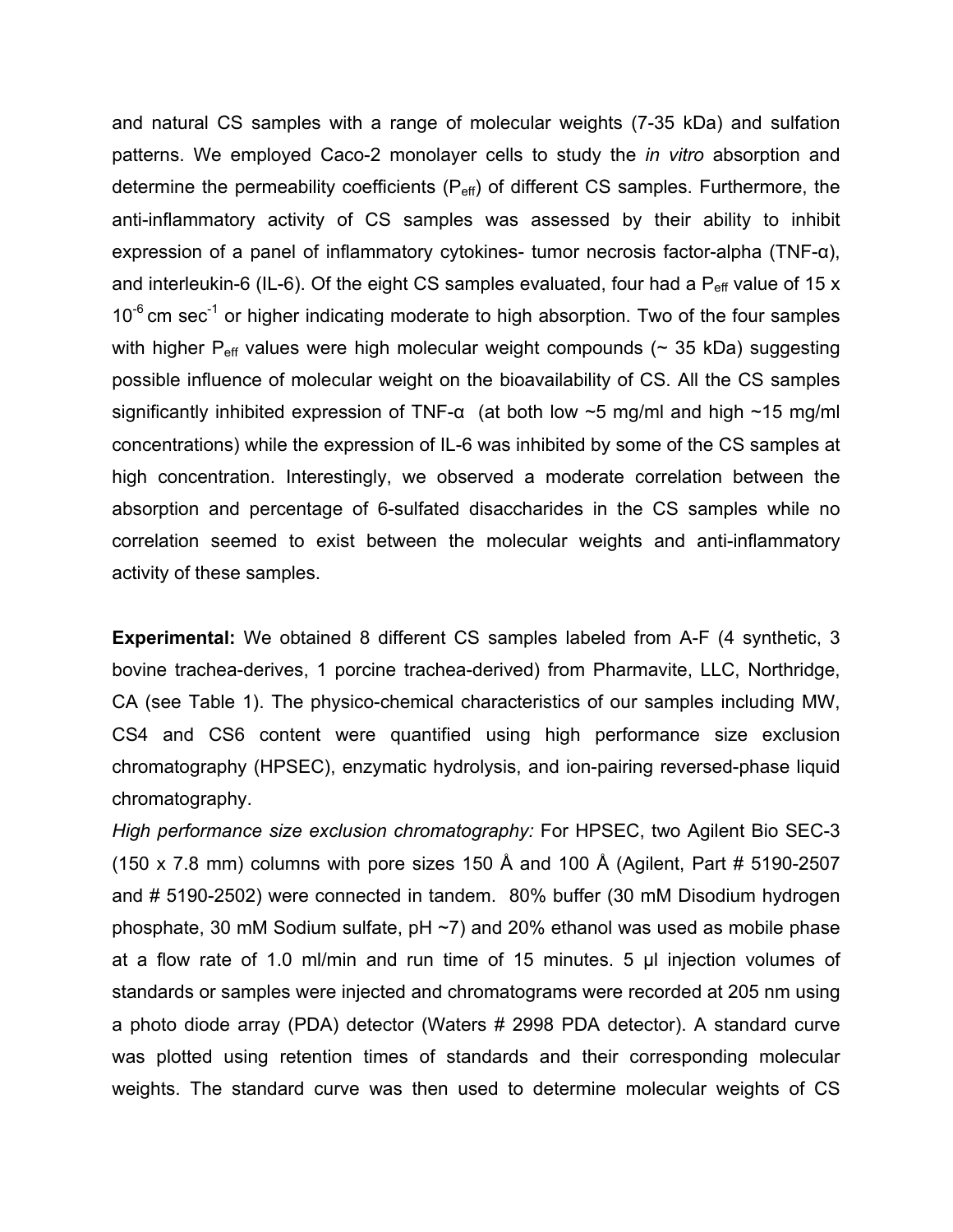samples whose retention times were known (see Table 1). Briefly, CS samples were incubated with chondroitinase AC II, an enzyme specific to chondroitin sulfate for 3 hours at 37 °C to hydrolyze CS into its component disaccharides. Disaccharides were then separated and quantified by ion-pairing liquid chromatography with ultraviolet detection at 240 nm. While tetrabutylammonium bisulfate (340 mg; Sigma, Catalog # 86868) was dissolved in 1L of water (HPLC grade) for mobile phase A, 340 mg of tetrabutylammonium bisulfate was dissolved in 330 ml water and 670 ml acetonitrile (HPLC grade) for obtaining mobile phase B. Tris- (hydroxymethyl) aminomethane (TRIS) buffer solution was prepared by dissolving 3 g of TRIS (Sigma, Catalog # T1503), 2.4 g of anhydrous sodium acetate (Sigma, Catalog # S8750), 1.46 g of sodium chloride (ACS reagent grade), and 50 mg crystalline bovine serum albumin (Sigma, Catalog # A4378) in 100 ml of 0.12 M HCl. The pH of TRIS buffer was adjusted to 7.3 by adding adequate amount of 6M HCl (HPLC grade).

*Enzymatic hydrolysis:* For enzymantic hydrolysis, 5 units of chondroitinase AC II enzyme (Seikagaku America, Catalog # 100335-1A) were dissolved in 0.5 ml water and the stored at  $\leq 0$  °C when not in use. CS disaccharide reference standards (nonsulfated, CS4, and CS6 samples) were purchased from Sigma (Catalog # C3920, C4045 and C4170 respectively). The standard CS stock solutions were prepared by dissolving 2 mg of non-sulfated or 10 mg of CS4/CS6 each in 50 ml of water. A serial dilution of the stock solution was performed to obtain standard disaccharide solutions with concentrations of CS4 and CS6 between 2 - 100 µg/ml and non-sulfated samples between 0.4 - 20 µg/ml. Twenty µl of TRIS buffer solution, 30 µl of enzyme solution and 20 µl of CS sample were pipetted into 0.5 ml eppendorf tubes for enzymatic hydrolysis. The Eppendorf tubes were then incubated in a water bath at 37  $\mathrm{^{\circ}C}$  for 3 hours. Once removed from water bath, the samples in eppendorf tubes were allowed to cool to room temperature. 230 µl of mobile phase A was added to the tubes and the hydrolyzed CS solution was transferred into 2 ml HPLC vials. The eppendorf tubes were rinsed with another 200 µl of mobile phase A, which was transferred into the HPLC vial with hydrolyzed CS solution. Another 500 µl of mobile phase A was added to those vials and mixed well. Waters HPLC machine connected to a PDA detector (Waters, Part # 2996) was used to analyze the CS disaccharide standards and CS samples. Phenomenex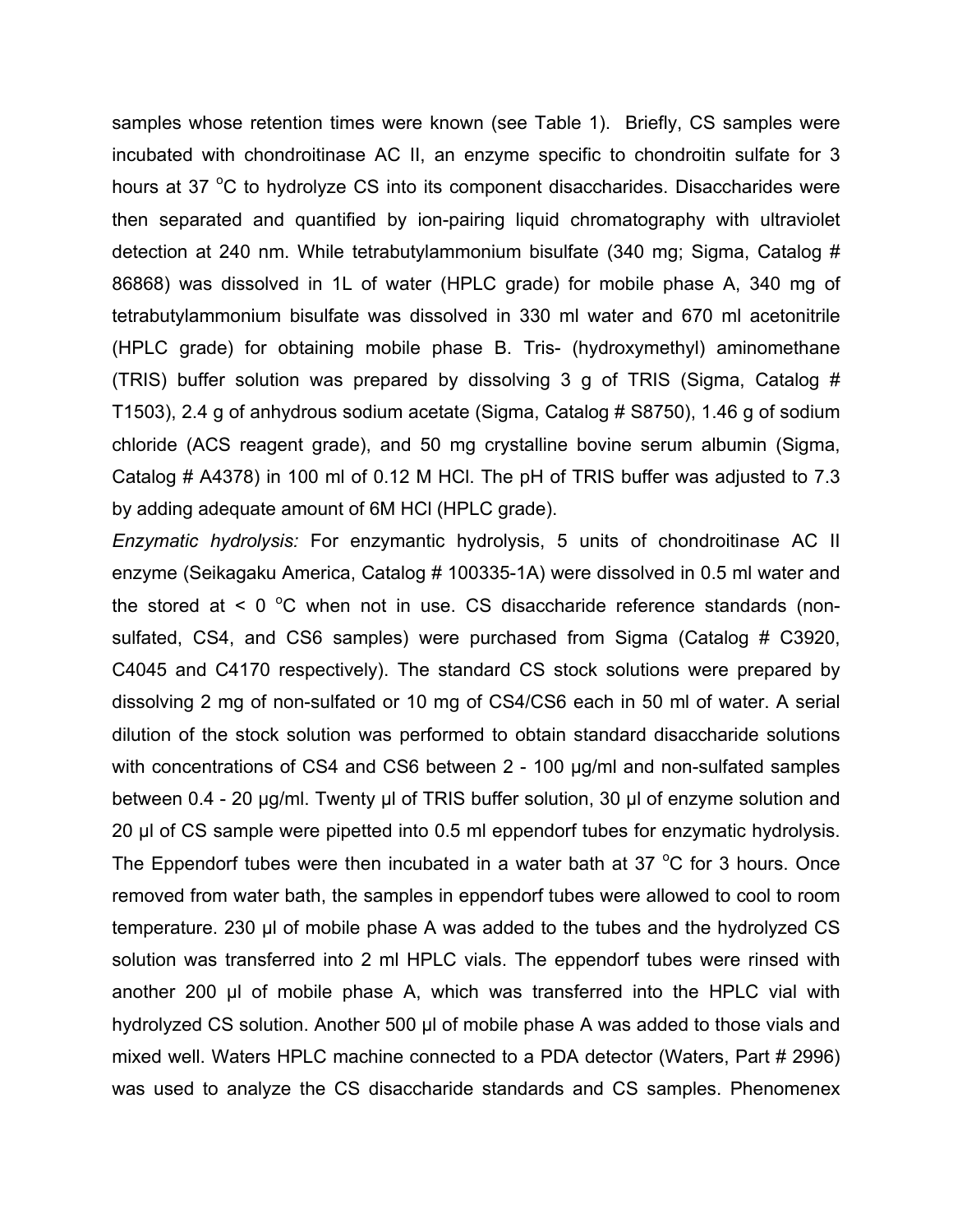Synergi<sup>TM</sup> Polar-RP, 4.6 x 150 mm, 4 um column was equilibrated with 80 % mobile phase A and 20% mobile phase B.

*In-vitro absorption studies*: We obtained ADMEcell CacoReady™ Caco-2 cell kits for *in vitro* intestinal absorption evaluation. This kit provided a 21-cell barrier in integrated HTS Transwell<sup>®</sup> -24 (Corning Lifesciences) with a proprietary shipping medium that is stable at room temperature. The kit of differentiated Caco-2 cell barriers was shipped on 13<sup>th</sup> day of differentiation and provided 14- day polarized cultures of Caco-2 cells on polycarbonate micro-porous filters in HTS Transwell® -24 plates (6.5 mm diameter, 0.33  $cm<sup>2</sup>$  area and 0.4 µm pore diameter). For Caco-2 medium, 50 ml of fetal bovine serum (FBS) (Invitrogen, Catalog # 26140), 5 ml of 200 mM L-glutamine (Invitrogen, Catalog # 25030) and 5 ml of Penicillin/Streptomycin (Invitrogen, Catalog # 15150-148) were added to 440 ml of Dulbecco's modified eagle medium (DMEM) (Invitrogen, Catalog # 10567).Final concentrations of 30 mg/ml CS working samples were prepared by dissolving 150 mg of each CS sample in 50 ml sterile 1 X Hank's balanced salt solution (HBSS) transport buffer. HBSS transport buffer had a composition of 1 X Hank's balanced salt solution (HBSS) (Lonza, Catalog #b04-315Q) with 1.1 mM  $MgCl<sub>2</sub>$ . 6H<sub>2</sub>O (Amresco, Catalog # E525) and 1.3 M CaCl<sub>2</sub>.  $2H_2O$  (Amresco, Catalog # E506). Since CS is water soluble, all the CS samples dissolved completely in transport buffer. The samples were then aliquoted and stored at 2-8  $^{\circ}$ C until the day of permeability study. We used 0  $\mu$ M – 20  $\mu$ M propranolol hydrochloride solutions high permeability control and sodium Fluorescein (Sigma, Catalog # 46960) as a low permeability control. A 200 µM Lucifer yellow CH dilithium salt (Sigma, Catalog # L0259) solution was prepared and was used to test integrity of the Caco-2 cell monolayer.

On the day of permeability experiments, transepithelial electrical resistance (TEER) measurement was performed using an Epithelial Volt-Ohm meter (EVOM) (World precision instruments, Catalog # EVOM2) on the CacoReady™ plate prior to any further processing. Any monolayers with TEER  $> 1000$  Ohm. cm<sup>2</sup> were considered acceptable for permeability assays. The CS samples, blank transport buffer, high permeability and low permeability controls, and Lucifer yellow were all warmed to 37 °C prior to the experiments. The basal compartment of CacoReady™ plate was washed with 750 ul of transfer buffer per well. Following aspiration of the transport buffer wash, 750 µl of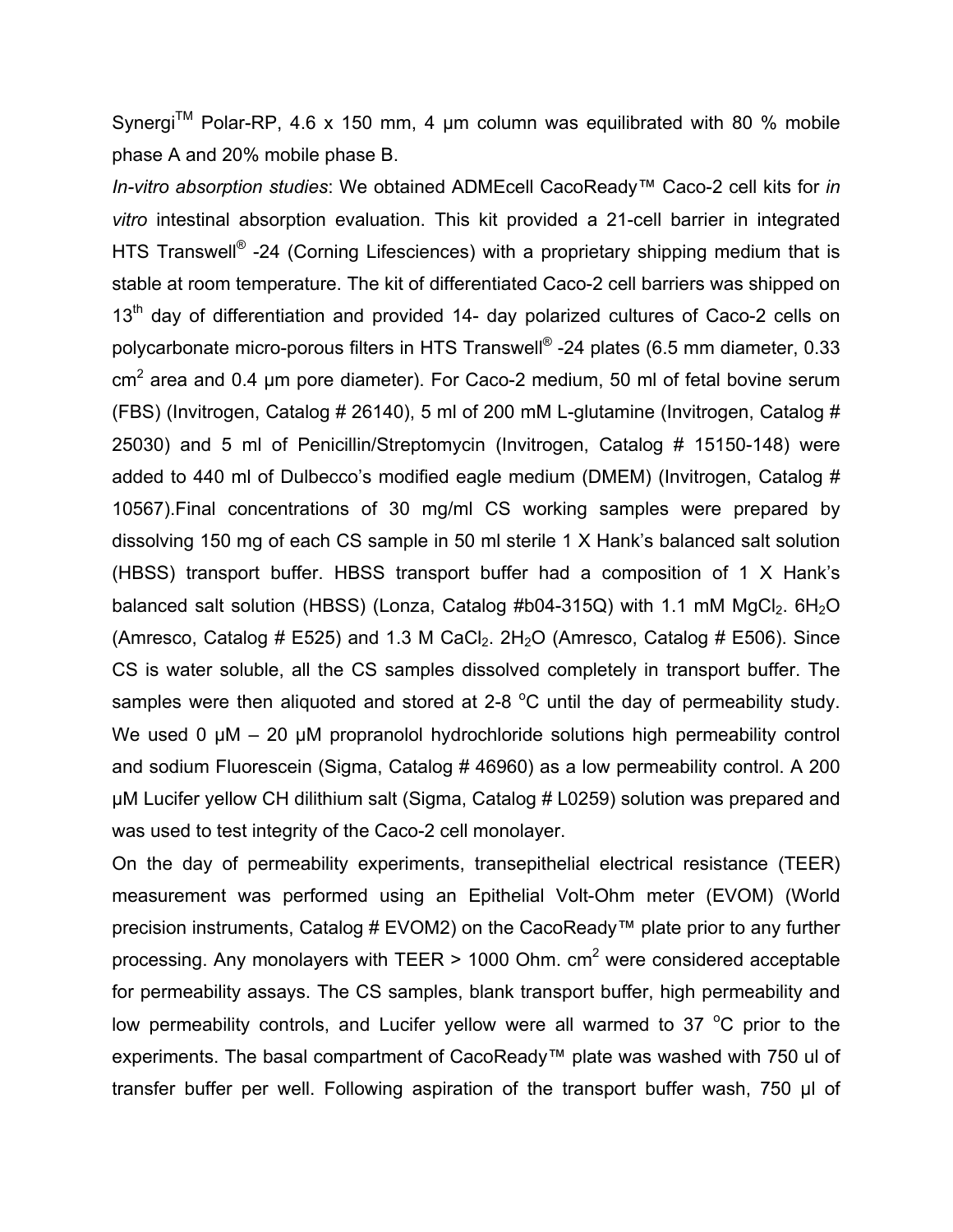transport buffer was aliquoted per well again. Cell culture medium from apical compartment wells was aspirated, discarded, and the apical wells were gently washed using 300 µl of transport buffer per well. Subsequently, 300 µl of CS samples, controls and blank transport buffer were filled in the apical wells. CacoReady™ plate with samples was placed in the incubator at 37  $^{\circ}$ C, 5% CO<sub>2</sub> for 2 hours. After 2 hrs, samples from apical wells and basal wells of the CacoReady™ plate were then collected separately into 1 ml Eppendorf tubes. Quantitative analysis of CS in apical and basal samples was done by enzyme hydrolysis and liquid chromatography. Apical and basal concentrations of propranolol, sodium fluorescein and lucifer yellow were analyzed by Fluorescence spectrophotometry (SpectraMax M2e, Molecular Devices, LLC., Sunnyvale, CA).

*Inflammatory response*: The influence of CS on the production of inflammatory markers such as TNF- $\alpha$  (Invitrogen, Catalog # 3012), IL-1 $\beta$ , IL-6, and NO production (Griess reagent) was measured on RAW264.7 cells using standard ELISA and Griess reagent kits.

**Results and Discussion**: As shown in Table 1, the molecular weights of sample A-F, obtained using HPSEC, were found to range from 7-35 KDa. Considering the limited sensitivity of the HPSEC in separating samples very close to each other in size, it was difficult to obtain the absolute molecular weights of these samples. Nonetheless, it could be gleaned from Table 1 that the sample pairs A-B, C-D, E-F, and G-H possess similar molecular weights. Although the samples differed from each other in % ΔDi-6S, they do not differ much in total sulfation (= %  $\Delta$ Di-4s+%  $\Delta$ Di-6S). Importantly, samples B, G and H had higher % ΔDi-6S compared to the other CS samples used in this study.

Considering its morphological and functional similarities to the enterocytes of small intestine, Caco-2 has been used as a well-established in vitro method for evaluating drug/nutrient absorption. Although the bioavailability of a drug is hard to be quantified using Caco-2 studies, it is still helpful to qualitatively rank a series of compounds (in this case, samples A-F) in order of their possible absorbability.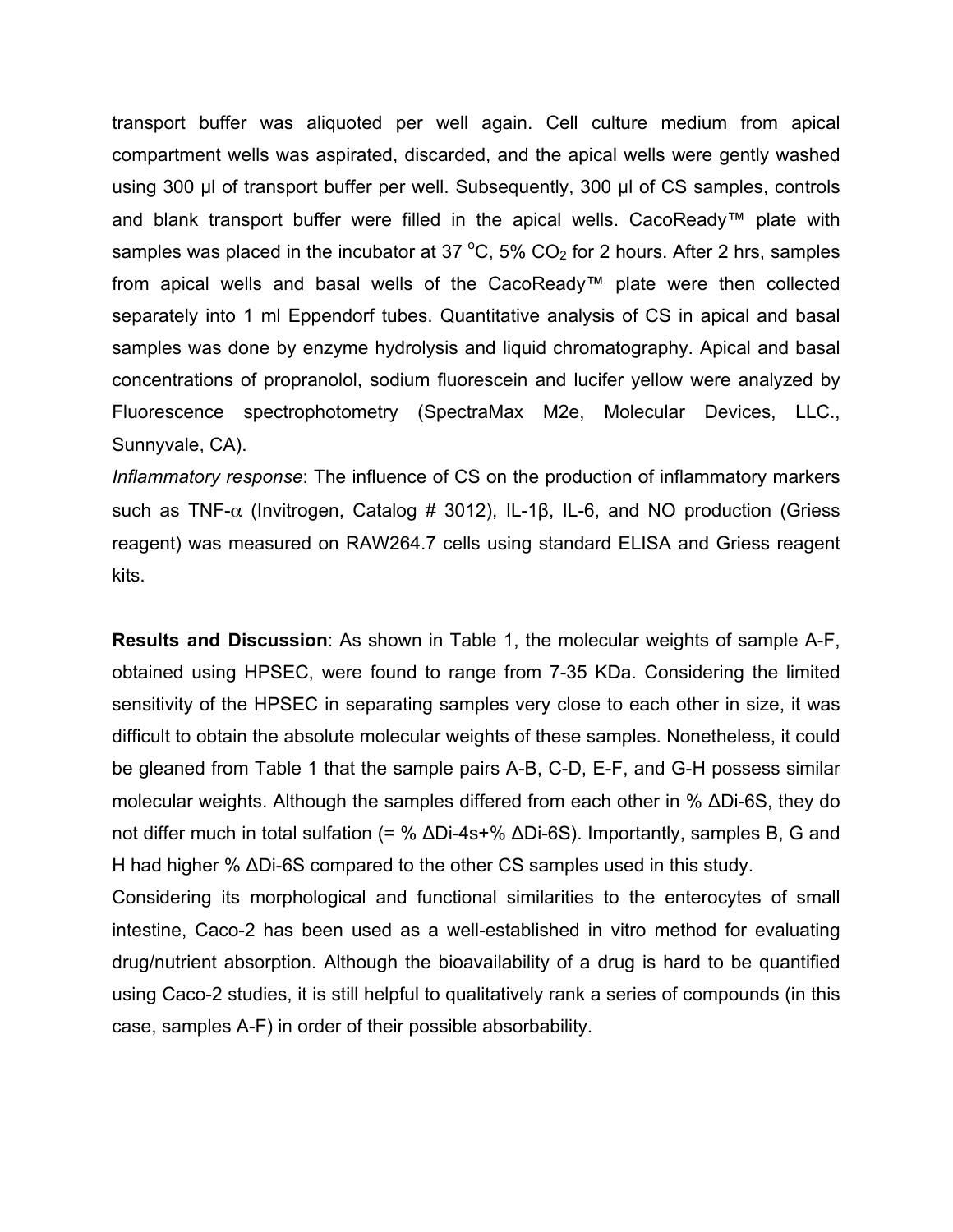Any compounds with  $P_{\text{eff}}$  values over 10<sup>-6</sup> cm s<sup>-1</sup> are considered to be of high absorption with over 90% absorption while compounds with  $P_{\text{eff}}$  < 10<sup>-7</sup> cm s<sup>-1</sup> have a very low absorption (Artursson et al., 2001).

As shown in Fig. 1a, Sample B exhibited the highest  $P_{\text{eff}}$  among the samples. Although samples A and B were of similar molecular weight, their  $P_{\text{eff}}$  values were found to different with  $P_{\text{eff}}$  for B >  $P_{\text{eff}}$  for A. Such an observation may possibly be attributed to the fact that % ΔDi- 6S in sample B is higher to sample A. Despite of their comparatively higher molecular weights, samples G and H showed higher absorption than the lower molecular weight samples A, C, D and E and whose % ΔDi- 6S was lower than that of samples G and H. Fig. 1b showed that no correlation exists between molecular weight and  $P_{\text{eff}}$  suggesting that the absorption of CS is independent of molecular weight. The bivariate fit of Peff and % ΔDi- 6S in CS sample resulted in *R*-square value of 0.5 (weak correlation) and a p-value ~0.0477 revealing that CS absorption may depended upon % ΔDi- 6S and alternatively the source material of CS. (Fig. 1c). Such an observation may possibly explain the earlier results wherein shark chondroitin sulfate exhibited a higher absorption despite its high molecular weight of 44 kDa seen in humans (N. Volpi, 2003). A lack of natural or synthetic CS samples with pure ΔDi-4S in our sample set, no correlation data could be obtained for  $P_{\text{eff}}$  and % ΔDi-4S. Nonetheless, the significant effect of % ΔDi-6S on  $P_{\text{eff}}$  (Fig. 1c) combined with a lack of correlation between % total sulfated ΔDi and P<sub>eff</sub> (Fig. 1d) indicates that the presence of non-zero amounts of 4S may negate positive correlation of  $\Delta$ Di-6S with P<sub>eff</sub> in CS.

We observed that all CS samples exhibited moderate to strong anti-inflammatory activity by inhibiting inflammatory cytokine (TNF-α and IL-6) production by the RAW 264.7 cells. Our results are in agreement with cytokine lowering effect of CS as reported by several researchers in *in vitro* studies (G. M. Campo et al., 2009), animal (Bauerova et al., 2011; Giuseppe M. Campo et al., 2003) studies. As shown in Table 2 and Fig. 2, the % reduction in TNF-α may be very weakly correlated to MW and % ΔDi-total since it exhibited R2 values > 0.42. Furthermore, it is possible that % reduction in TNF- $\alpha$  is related to % ΔDi-4S since no (weak) correlation existed between TNF-α and % ΔDi-6S (% ΔDi-total). Interestingly, the correlation between TNF-α and MW/% ΔDi-total were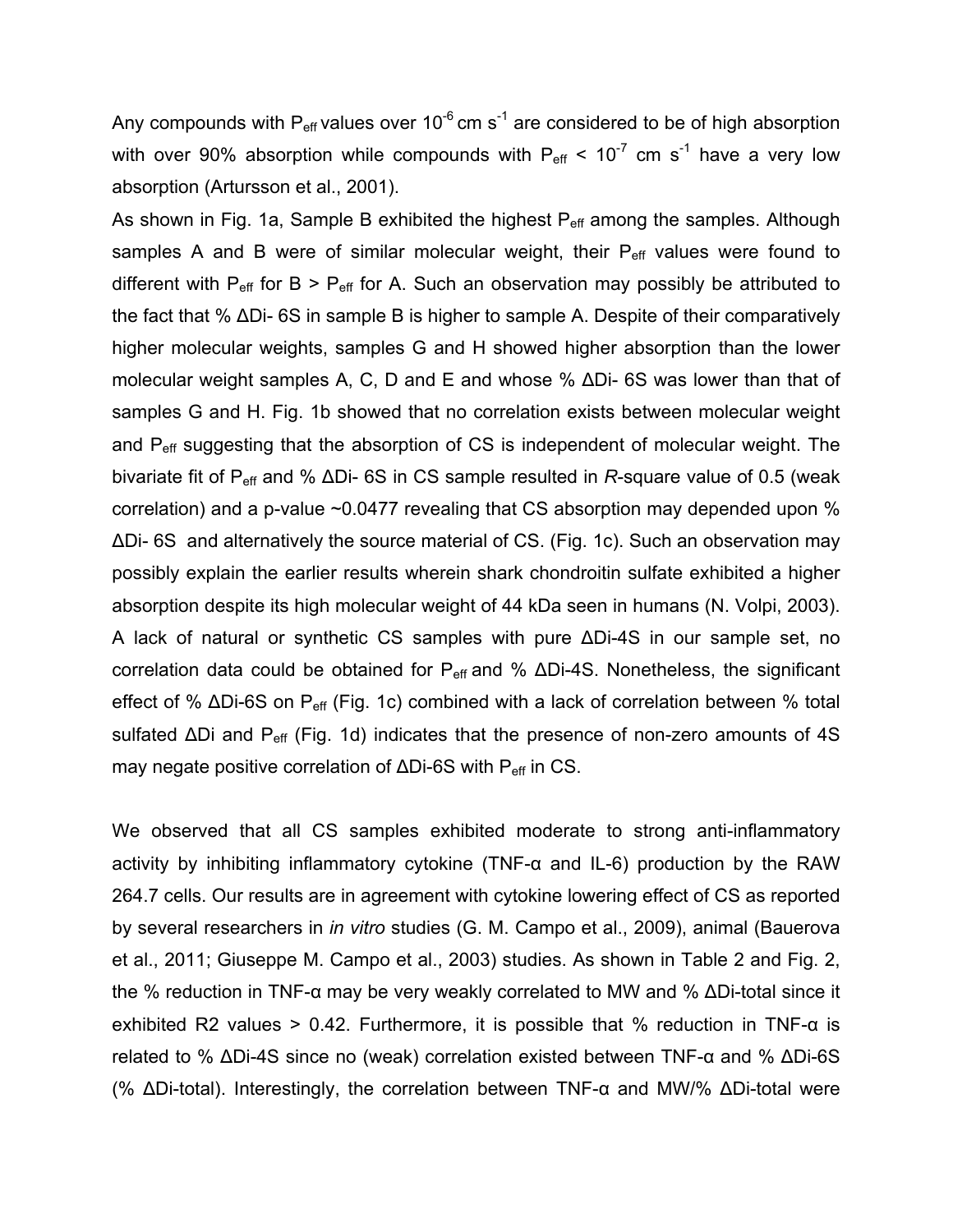found to be more pronounced at higher CS concentrations (15 µg/ml). We did not find any systematic correlations had been observed between the molecular weights, % ΔDi-6S or total % sulfated ΔDi and IL-6 levels. At 5 µg/ml concentration, sample B ranked high among the samples in inhibiting the production of LPS stimulated TNF-α in RAW 264.7 cells. However, at the same concentration, the inhibition of IL-6 by sample B was not significant compared to LPS positive. At 15 µg/ml concentration, sample B stands out as the best among the CS samples by inhibiting production of both TNF-α and IL-6. These studies suggest the anti-infammatory activity of CS, unlike its absorption, does not systematically depend on any physicochemical parameters.

**Conclusions:** Synthetic and natural CS samples with a range of molecular weights (7- 35 kDa) and sulfation patterns showed that the absorption of CS may be weakly correlated to % ΔDi-6S and is nearly independent of molecular weight. All the CS samples significantly inhibited expression of TNF- $\alpha$  (at both low  $\sim$ 5 mg/ml and high  $\sim$ 15 mg/ml concentrations) while the expression of IL-6 was inhibited by some of the CS samples at high concentration. We observed a weak correlation between the % reduction in TNF-α and MW and % ΔDi-total while no correlation seemed to exist between the IL-6 and physicochemical characteristics of CS. In conclusion, our studies provide a guiding tool in identifying the CS compounds that are most likely to be effective *in vivo* or in clinical studies. The *in vitro* screening strategies described in this article could help lower the expense incurred on the clinical trials by several folds by helping in sample pre-screening in terms of absorption and anti-inflammatory activity.

## **References:**

Issa, S.N., & Sharma, L. (2006). Epidemiology of osteoarthritis: an update. *Current rheumatology reports, 8*(1), 7-15.

Peat, G., McCarney, R., & Croft, P. (2001). Knee pain and osteoarthritis in older adults: a review of community burden and current use of primary health care. *Annals of the Rheumatic Diseases, 60*(2), 91-97.

Dieppe, P. (1978). Inflammation in osteoarthritis. *Rheumatology and rehabilitation, XVII Suppl*, 59-63.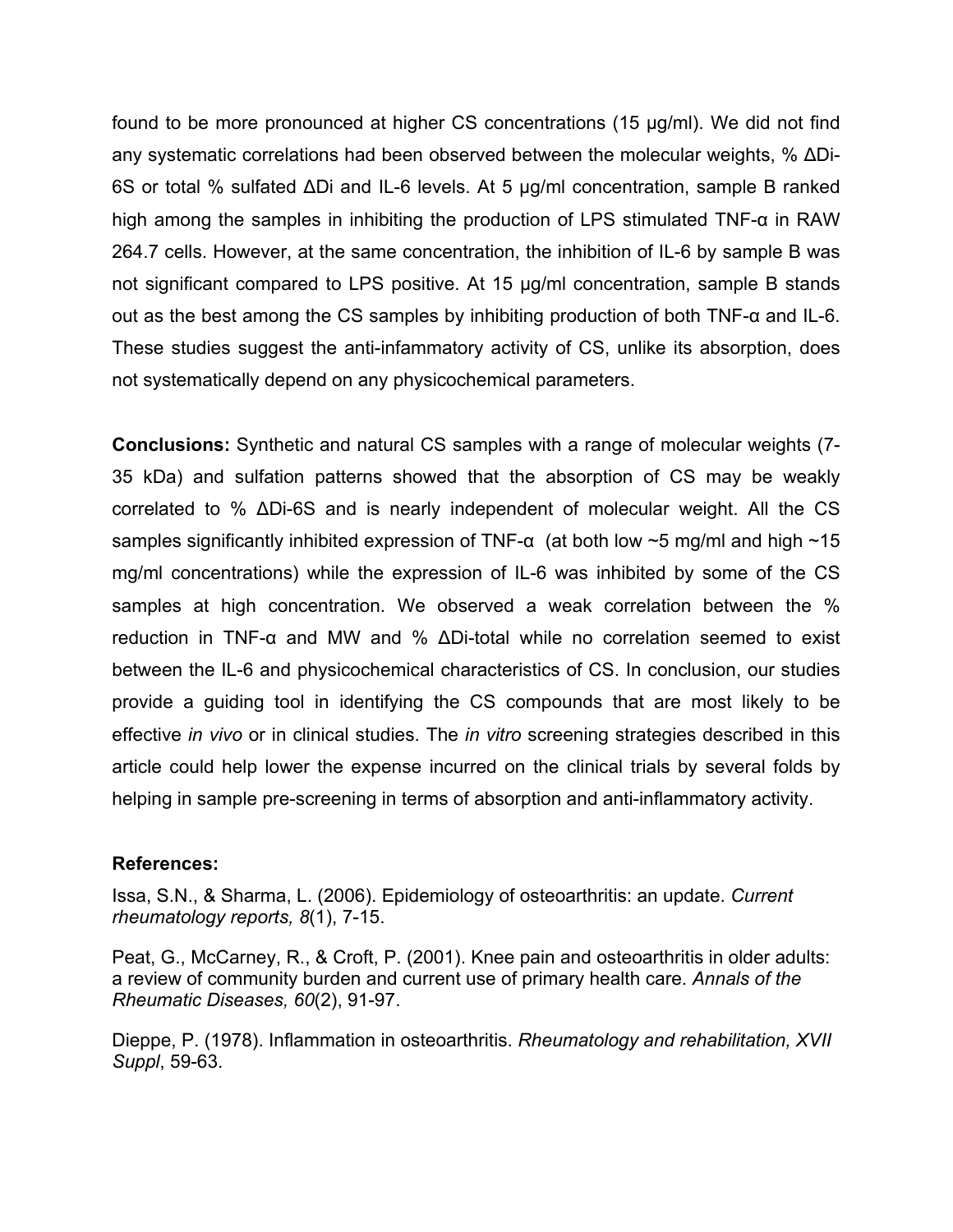McAlindon, T. E., LaValley, M. P., Gulin, J. P., & Felson, D. T. (2000). Glucosamine and chondroitin for treatment of osteoarthritis - A systematic quality assessment and metaanalysis. *Jama-Journal of the American Medical Association, 283*(11), 1469-1475. doi: 10.1001/jama.283.11.1469

Bucsi, L., & Poor, G. (1998). Efficacy and tolerability of oral chondroitin sulfate as a symptomatic slow-acting drug for osteoarthritis (SYSADOA) in the treatment of knee osteoarthritis. *Osteoarthritis and Cartilage, 6*, 31-36. doi: 10.1016/s1063- 4584(98)80009-5

Uebelhart, D., Thonar, Ejma, Delmas, P. D., Chantraine, A., & Vignon, E. (1998). Effects of oral chondroitin sulfate on the progression of knee osteoarthritis: a pilot study. *Osteoarthritis and Cartilage, 6*, 39-46. doi: 10.1016/s1063-4584(98)80011-3

Volpi, N. (2004). Disaccharide mapping of chondroitin sulfate of different origins by highperformance capillary electrophoresis and high-performance liquid chromatography. *Carbohydrate polymers, 55*(3), 273-281.

Swarup, V. P., Hsiao, T. W., Zhang, J., Prestwich, G. D., Kuberan, B., & Hlady, V. (2013). Exploiting differential surface display of chondroitin sulfate variants for directing neuronal outgrowth. *Journal of the American Chemical Society*,*135*(36), 13488-13494.

Artursson, P., Palm, K., & Luthman, K. (2001). Caco-2 monolayers in experimental and theoretical predictions of drug transport. *Advanced Drug Delivery Reviews, 46*(1-3), 27- 43. doi: 10.1016/s0169-409x(00)00128-9

Volpi, N. (2003). Oral absorption and bioavailability of ichthyic origin chondroitin sulfate in healthy male volunteers. *Osteoarthritis and Cartilage, 11*(6), 433-441. doi: 10.1016/s1063-4584(03)00051-7

Campo, G. M., Avenoso, A., Campo, S., D'Ascola, A., Traina, P., Sama, D., & Calatroni, A. (2009). Glycosaminoglycans modulate inflammation and apoptosis in LPS-treated chondrocytes. *J Cell Biochem, 106*(1), 83-92. doi: 10.1002/jcb.21981

Bauerova, K., Ponist, S., Kuncirova, V., Mihalova, D., Paulovicova, E., & Volpi, N. (2011). Chondroitin sulfate effect on induced arthritis in rats. *Osteoarthritis Cartilage, 19*(11), 1373-1379. doi: 10.1016/j.joca.2011.08.006

Campo, Giuseppe M., Avenoso, Angela, Campo, Salvatore, Ferlazzo, Alida M., Altavilla, Domenica, & Calatroni, Alberto. (2003). Efficacy of treatment with glycosaminoglycans on experimental collagen-induced arthritis in rats. *Arthritis Research & Therapy, 5*(3), R122. doi: 10.1186/ar748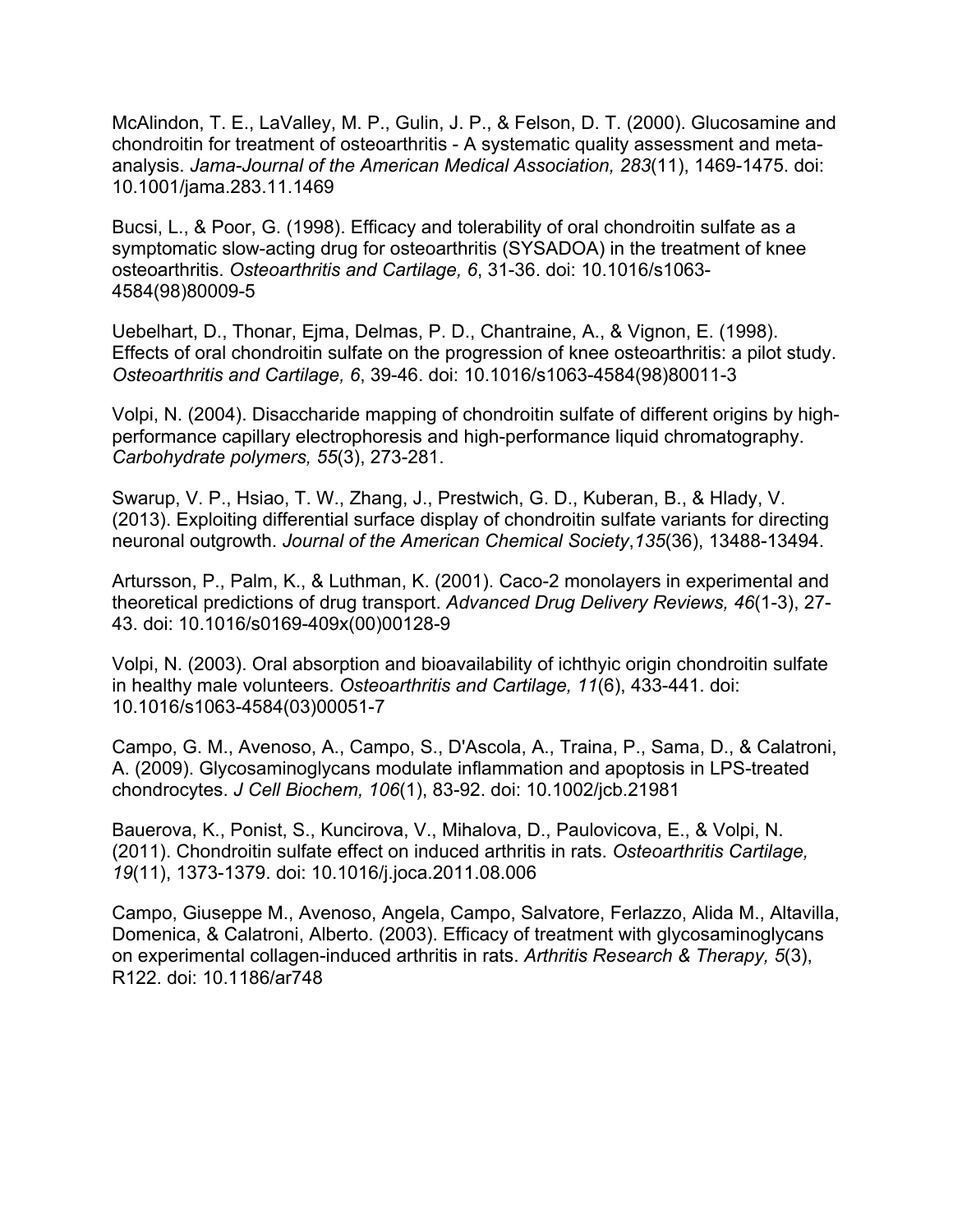## Figures and Figure Captions:



Figure 1: The trends for Caco-2 cell effective permeability ( $P_{\text{eff}}$ ) as a function of molecular weight (a and b), %6S (c), and total sulfation (d).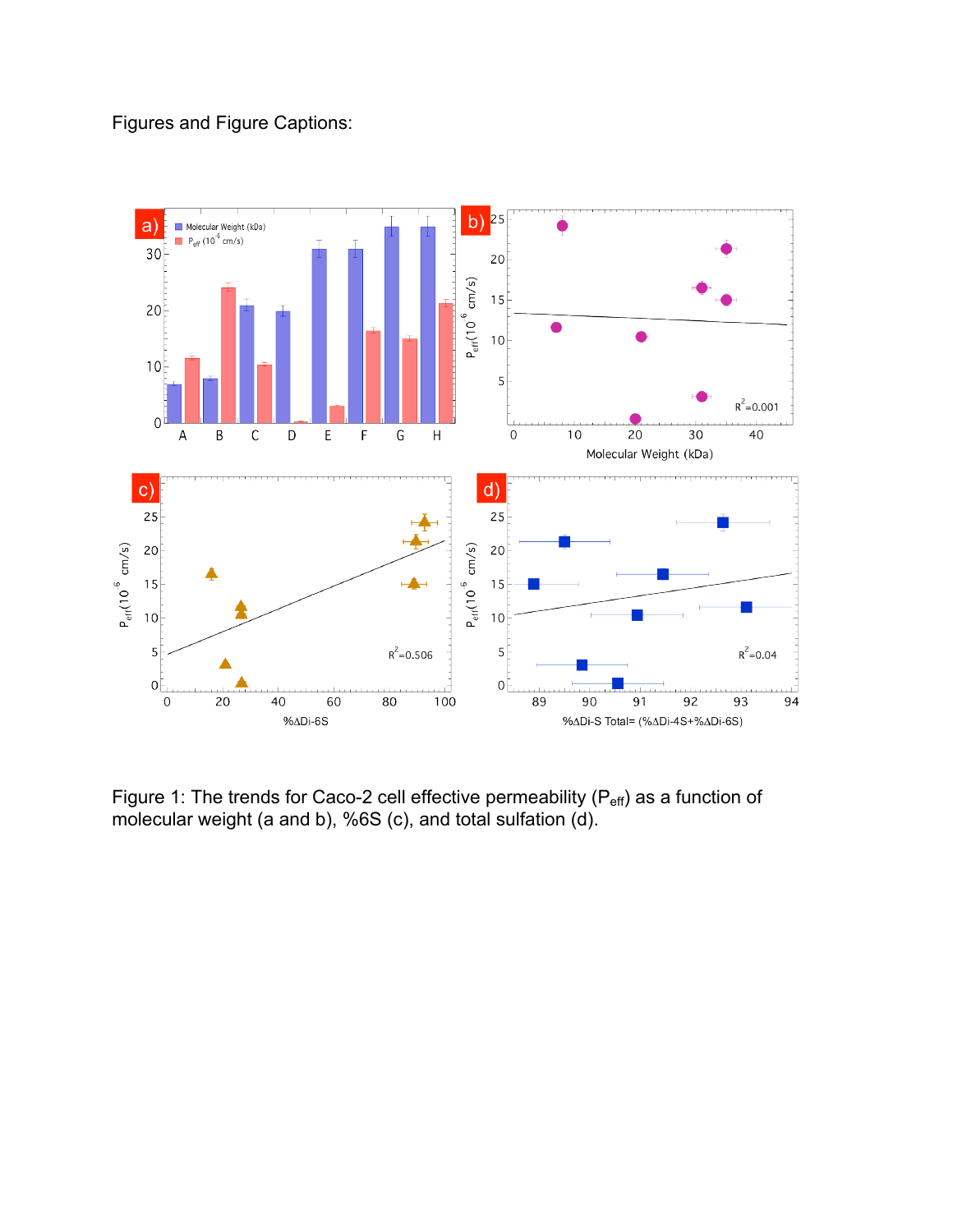

Figure 2: The trends for moderately correlated TNF-a (MW and %total sulfation) from RAW 264.7 macrophages . The correlation coefficients for TNF-a on all physicochemical parameters are shown in Table 2.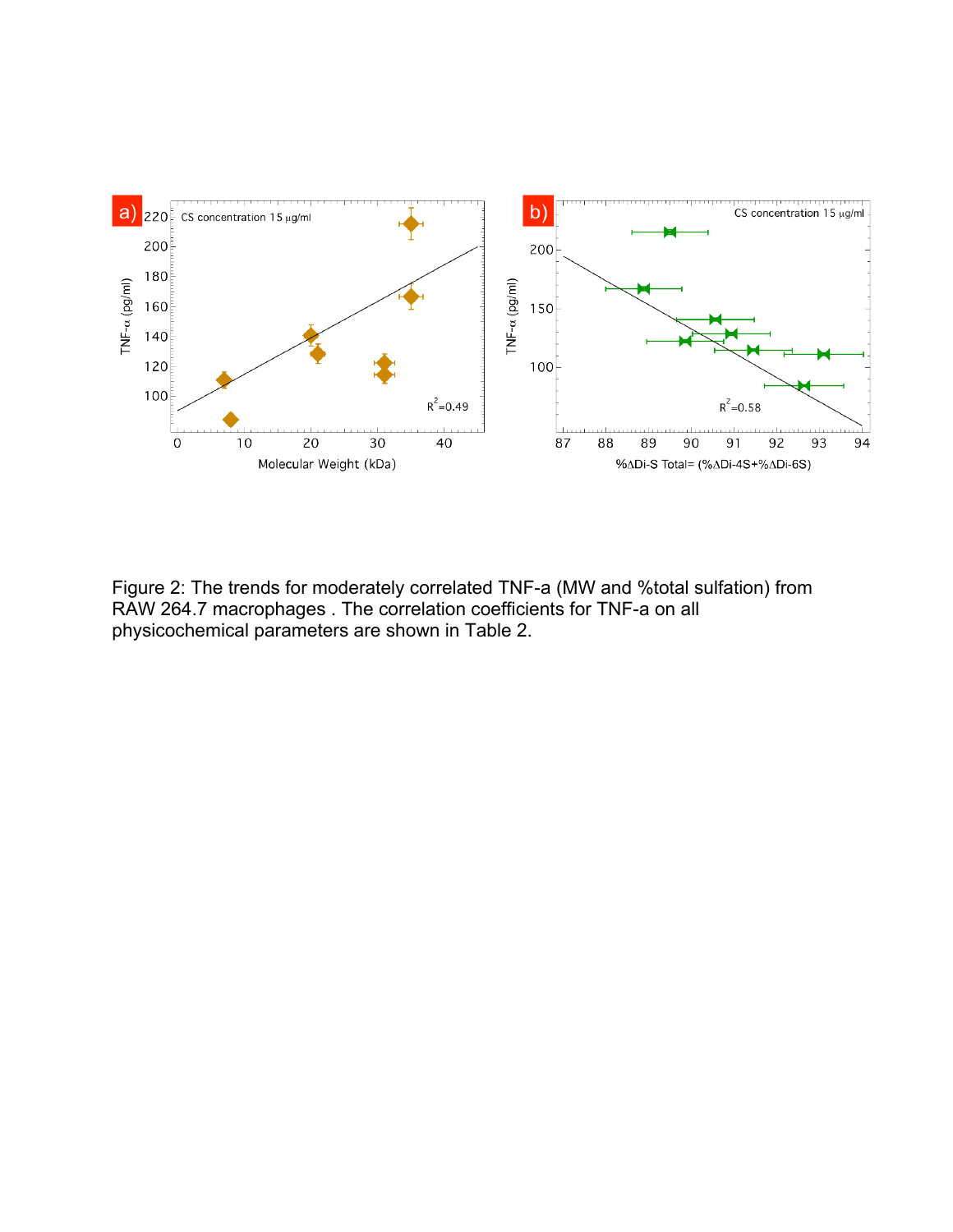| <b>Sample ID</b> | MW (kDa) | $%ADi-OS$               | $%$ $\triangle$ Di-4s | $%ADi-6s$ |
|------------------|----------|-------------------------|-----------------------|-----------|
| $\overline{A}$   | 7        | 6.91                    | 66.61                 | 26.49     |
| B                | 8        | 7.36<br>$\overline{0}$  |                       | 92.64     |
| $\mathsf{C}$     | 21       | 9.06                    | 64.21                 | 26.73     |
| D                | 20       | 9.44                    | 63.73                 | 26.83     |
| E                | 31       | 10.14                   | 68.84                 | 21.01     |
| F                | 31       | 8.56                    | 75.58                 | 15.87     |
| G                | 35       | 11.11<br>$\overline{0}$ |                       | 88.89     |
| Н                | 35       | 10.56                   | $\overline{0}$        | 89.5      |

Table 1: Molecular weight and the content of unsulfated, chondroitin-4-sulfate, and chondroitin-6-sulfate, determined using HPSEC and HPLC measurements.